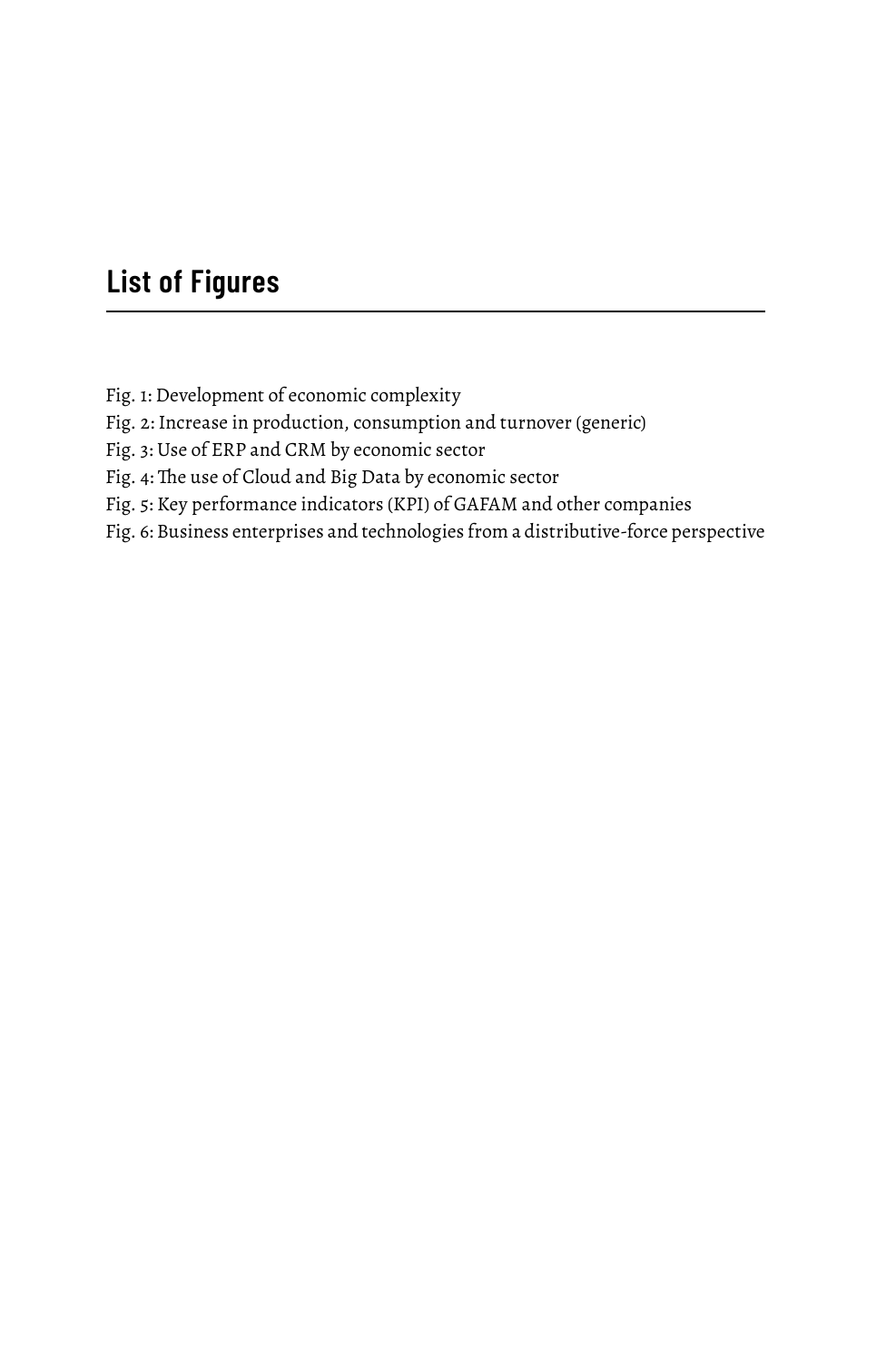## Social Sciences



Dean Caivano, Sarah Naumes The Sublime of the Political

Narrative and Autoethnography as Theory

July 2021, 162 p., hardcover 100,00 € (DE), 978-3-8376-4772-3 E-Book: PDF: 99,99 € (DE), ISBN 978-3-8394-4772-7



Friederike Landau, Lucas Pohl, Nikolai Roskamm (eds.) [Un]Grounding Post-Foundational Geographies

May 2021, 348 p., pb., col. ill. 50,00 € (DE), 978-3-8376-5073-0 E-Book: PDF: 49,99 € (DE), ISBN 978-3-8394-5073-4



Andreas de Bruin Mindfulness and Meditation at University 10 Years of the Munich Model

April 2021, 216 p., pb. 25,00 € (DE), 978-3-8376-5696-1 E-Book: available as free open access publication PDF: ISBN 978-3-8394-5696-5

All print, e-book and open access versions of the titles in our list are available in our online shop www.transcript-publishing.com